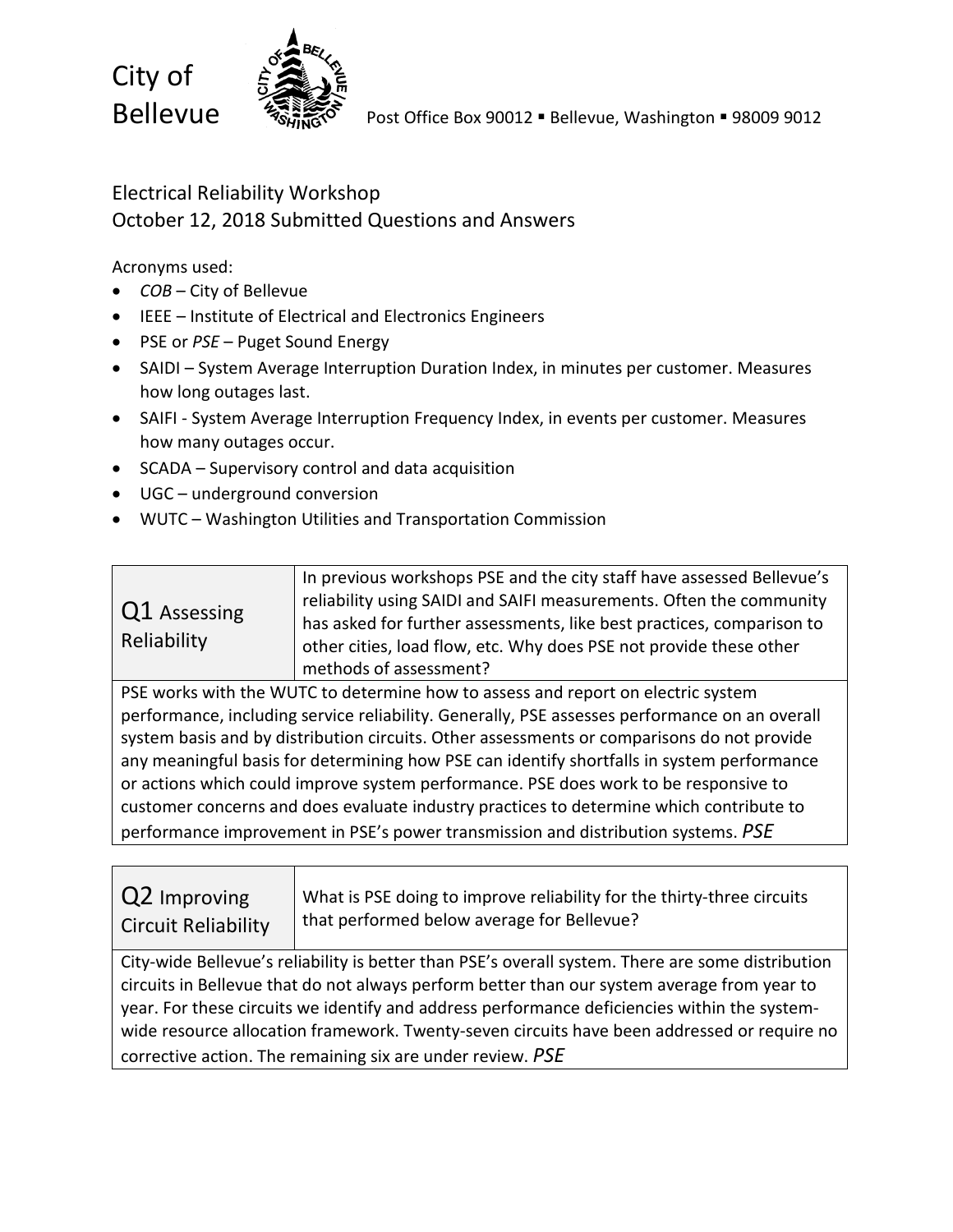

**Bellevue**  $\frac{1}{2}$   $\frac{1}{2}$  Post Office Box 90012 **·** Bellevue, Washington **·** 98009 9012

## Q3 Compare Quartile Reliability

Comparing reliability for PSE to their peers, both system-wide and in Bellevue, what quartile is PSE in? See chart p. 6.

Overall, PSE compares favorably with many other utilities, not the very best, but definitely not the worst. Not all utilities do (or can) report on system performance in equivalent ways, so 'apples-to-apples' comparisons are not always possible. PSE ranks above average on a nationally-syndicated study that measures customer satisfaction with a variety of PSE service performance, including power quality and service reliability.

PSE also participates in an annual IEEE benchmark study of 93 participating electric utilities across the United States and Canada. For 2017 PSE was in the 3<sup>rd</sup> Quartile of SAIDI and SAIFI. Participation in the survey is voluntary, with data submitted by utilities kept private and anonymous to other utilities (PSE does not have access to results for any other utility participating in this study.) *PSE*

| Q4 Compare to<br><b>Other Utilities</b>                                                           | Can PSE provide a five-year history for comparing PSE reliability to<br>Avista and Pacific Power? |  |
|---------------------------------------------------------------------------------------------------|---------------------------------------------------------------------------------------------------|--|
| Yes, this exists on the WUTC website at                                                           |                                                                                                   |  |
| https://www.utc.wa.gov/regulatedIndustries/utilities/energy/Pages/electricReliabilityReports.aspx |                                                                                                   |  |
| <b>PSE</b>                                                                                        |                                                                                                   |  |

| Q5 Compare<br><b>Changing Metrics</b>                                                                                                                                                          | How can we compare the five years of SAIDI and SAIFI metrics if the<br>standards and number of years averaged have changed? Can prior<br>years be recalculated using a uniform standard? PSE<br>Two versions of this question combined |
|------------------------------------------------------------------------------------------------------------------------------------------------------------------------------------------------|----------------------------------------------------------------------------------------------------------------------------------------------------------------------------------------------------------------------------------------|
| Yes, this is possible, but might not give much better data. Going forward, beginning with our<br>annual report for 2018 performance, PSE will report annual SAIDI and SAIFI using year-to-year |                                                                                                                                                                                                                                        |
| consistent methodologies. PSE                                                                                                                                                                  |                                                                                                                                                                                                                                        |

| Q6 Graphing<br>Reliability                                                                 | Can we see a graph of SAIDI and SAIFI? A table is difficult to interpret,<br>especially for visually-oriented people. |
|--------------------------------------------------------------------------------------------|-----------------------------------------------------------------------------------------------------------------------|
| Yes, we can. Going forward PSE will coordinate with City of Bellevue on report information |                                                                                                                       |
| formatting including possible graphical representations of report information. PSE         |                                                                                                                       |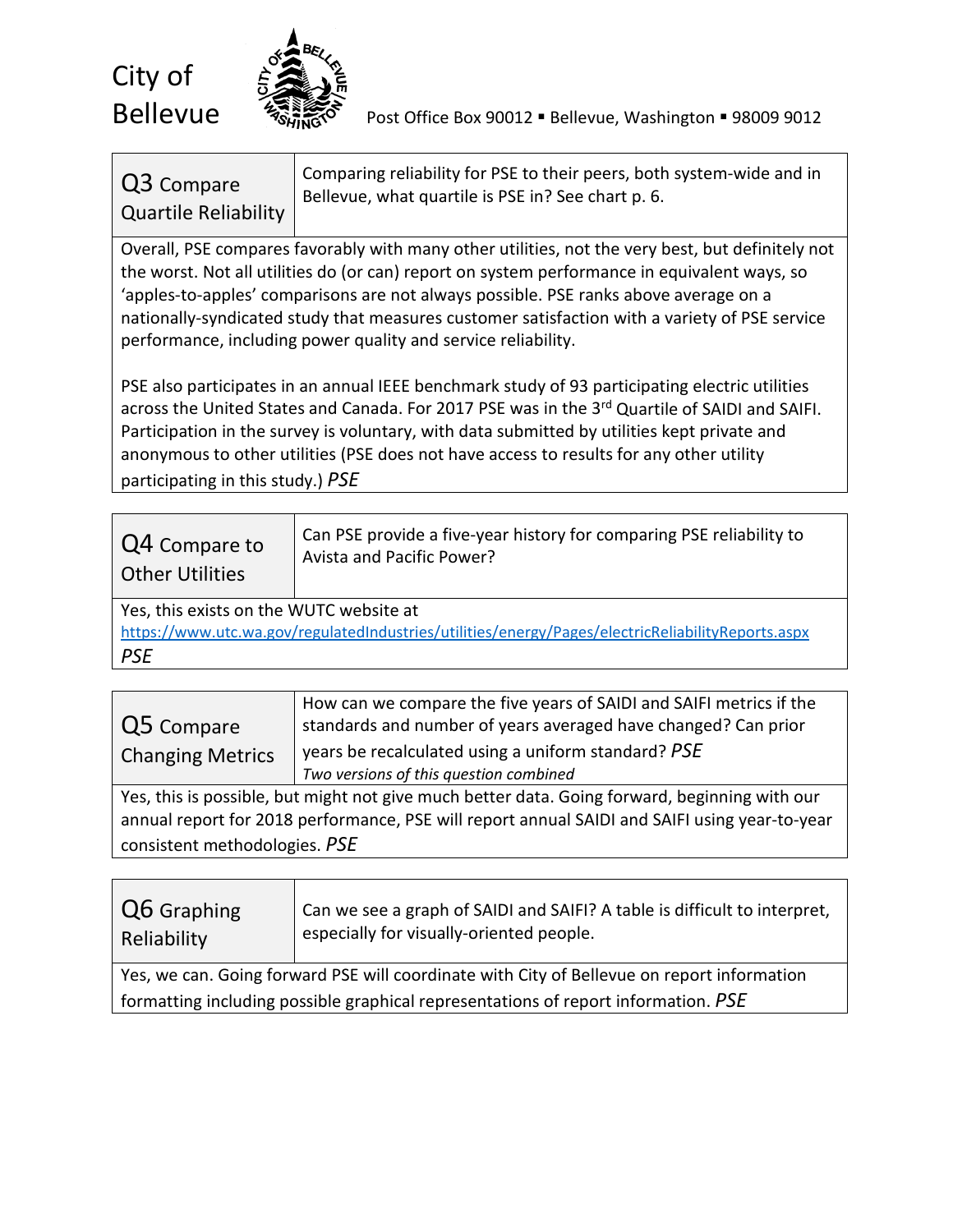

**Bellevue**  $\frac{1}{2}$   $\frac{1}{2}$   $\frac{1}{2}$  Post Office Box 90012 **Bellevue, Washington = 98009 9012** 

| Q7 Trend Worse | Bellevue SAIFI trend numbers have worsened year over year. Why? |
|----------------|-----------------------------------------------------------------|
| for SAIFI      |                                                                 |

During the period 2008 – 2017 annual SAIFI figures for Bellevue ranged between 0.44 and 0.91 while system-wide annual figures ranged between 0.86 and 1.20. In all years the Bellevue figure was significantly better than (bellow) the system-wide figure. Since SAIFI has always excluded storm outage events from the annual calculation, we can exclude storms as a cause for changes in SAIFI. We can't easily say why SAIFI values have been on an upward trend in the past four years. With SAIFI figures in Bellevue remaining below 1, our primary focus is on understanding what drives annual SAIDI figures (outage duration), which generally speaking have more impact for customers experiencing outages. *PSE*

Q8 Trend Worse for SAIDI If you view 2010-2017 Bellevue, has not improved year over year, if you compare Bellevue to PSE each year. Bellevue is not improving at an equal rate. Why?

System-wide SAIDI averages the outage duration experiences of all PSE power customers. The calculation methodology for SAIDI used to assess Service Quality Index (SQI) performance has changed over this period in coordination with the WUTC. Both system-wide and Bellevue SAIDI figures have fluctuated over this period, with the Bellevue figures always significantly better than the system-wide figures. PSE strives to improve performance system wide, including circuits serving Bellevue. *PSE*

| Q9 Bellevue            | How well are we doing on a trend basis for Bellevue? Is Bellevue |
|------------------------|------------------------------------------------------------------|
| <b>Trend Direction</b> | getting better?                                                  |

Citywide Bellevue has better reliability than PSE's overall system in both SAIDI and SAIFI. Citywide figures represent an average experience for all customers in Bellevue. Individual distribution circuit SAIDI and SAIFI figures can provide a more local indication of service performance. Circuit level SAIDI and SAIFI figures have been reported annual since 2012. Local reliability performance can vary by the number and impact of events experienced by individual circuits. *PSE*

| Q10 Compare to<br><b>Rural Cities</b>                                                        | Wouldn't it be apparent that Bellevue should be better than the<br>system cities, many quite rural? |
|----------------------------------------------------------------------------------------------|-----------------------------------------------------------------------------------------------------|
| System performance can be influenced/affected by many factors including weather, location,   |                                                                                                     |
| system configuration, customer (electric load) density and proximity of potential cause of   |                                                                                                     |
| system interruption. A given service area being more urban (dense) does not necessarily      |                                                                                                     |
| correspond with better expected reliability. Many parts of Bellevue share characteristics of |                                                                                                     |
| many 'more rural' communities and share many if not most of the same challenges to system    |                                                                                                     |
| performance. PSE                                                                             |                                                                                                     |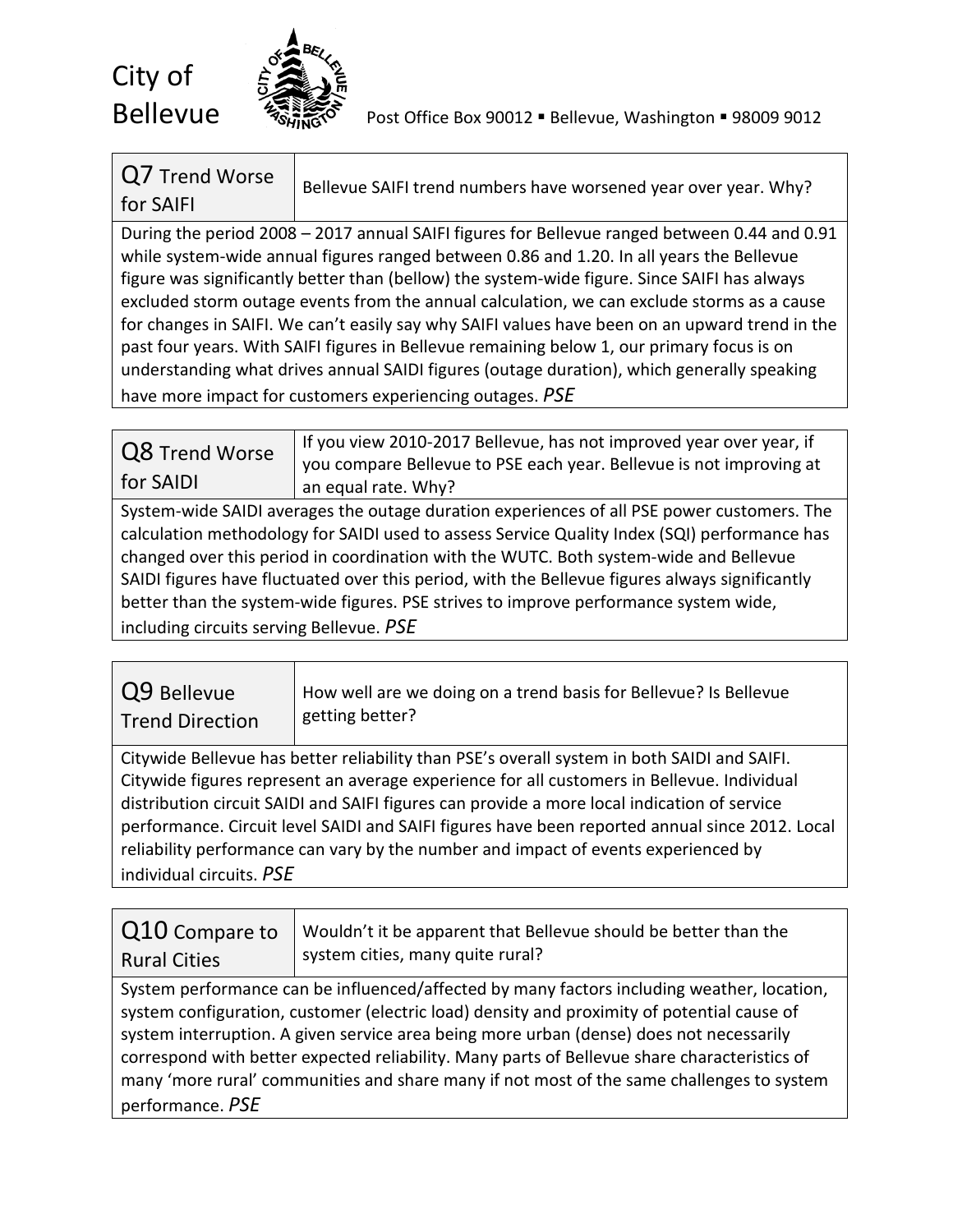

|                     | Other utilities show SAIDI both with and without storm outages. Can     |
|---------------------|-------------------------------------------------------------------------|
|                     | we see data of outages that include storms, which are the biggest       |
| $\vert$ Q11 Compare | source of outages in our area, even if that data is not required by the |
| SAIDI w/ storms     | UTC? Storms influence policy, and the changes that need to be made      |
|                     | to the system. We would like ten years of data.                         |
|                     | Two versions of this question combined                                  |
|                     |                                                                         |

PSE reports SAIDI figures as coordinated with the WUTC. Going forward PSE will coordinate with City of Bellevue on information reported for circuits serving Bellevue. *PSE*

| Q12 BTR 22 | Referring to the chart on presentation slide 9, what is the status and |
|------------|------------------------------------------------------------------------|
| Action     | schedule for BTR 22 corrective action?                                 |

PSE is working with the property owner where the existing PSE overhead feeder lines are located to acquire the necessary property rights (easements) for this project (to underground the lines). PSE has determined that this undergrounding project is the most appropriate means to address the trees impacting the performance of this circuit at this location. We are hopeful that the project can construct in 2019. *PSE*

| Q13 Compare<br>Mean Time | Does PSE have data that could be used to compute the mean time<br>between failures (MTBF) and mean repair time (MTTR) for each of the<br>ninety-six distribution circuits? |
|--------------------------|----------------------------------------------------------------------------------------------------------------------------------------------------------------------------|
|--------------------------|----------------------------------------------------------------------------------------------------------------------------------------------------------------------------|

This is not something PSE currently does for internal assessment nor communication to the WUTC. PSE tracks data and evaluates system performance and reliability based on industry best practices, standards, and metrics. SAIDI and SAIFI are the standard metrics used by the industry to compute average outage duration and frequency rates and reflect repair time and failure frequency. PSE evaluates industry approaches and practices for potential implementation in PSE's utility systems to improve system performance and reliability. *PSE*

| $\sqrt{Q}$ 14 Compare<br>Map Reliability | Can PSE provide a map showing which areas are served by each circuit<br>in Bellevue, so that we can see how reliability compares in different<br>parts of Bellevue? Customers want equity of service throughout<br>Bellevue and can't do that if we don't know where the circuit<br>problems are. |
|------------------------------------------|---------------------------------------------------------------------------------------------------------------------------------------------------------------------------------------------------------------------------------------------------------------------------------------------------|
|------------------------------------------|---------------------------------------------------------------------------------------------------------------------------------------------------------------------------------------------------------------------------------------------------------------------------------------------------|

PSE will work with the City of Bellevue to determine appropriate content for future performance reports.

Service equity may not be a realistic goal because it assumes the challenges are the same throughout the system. System configurations vary in different parts of the City to meet different needs and conditions. Configurations change from time to time to safely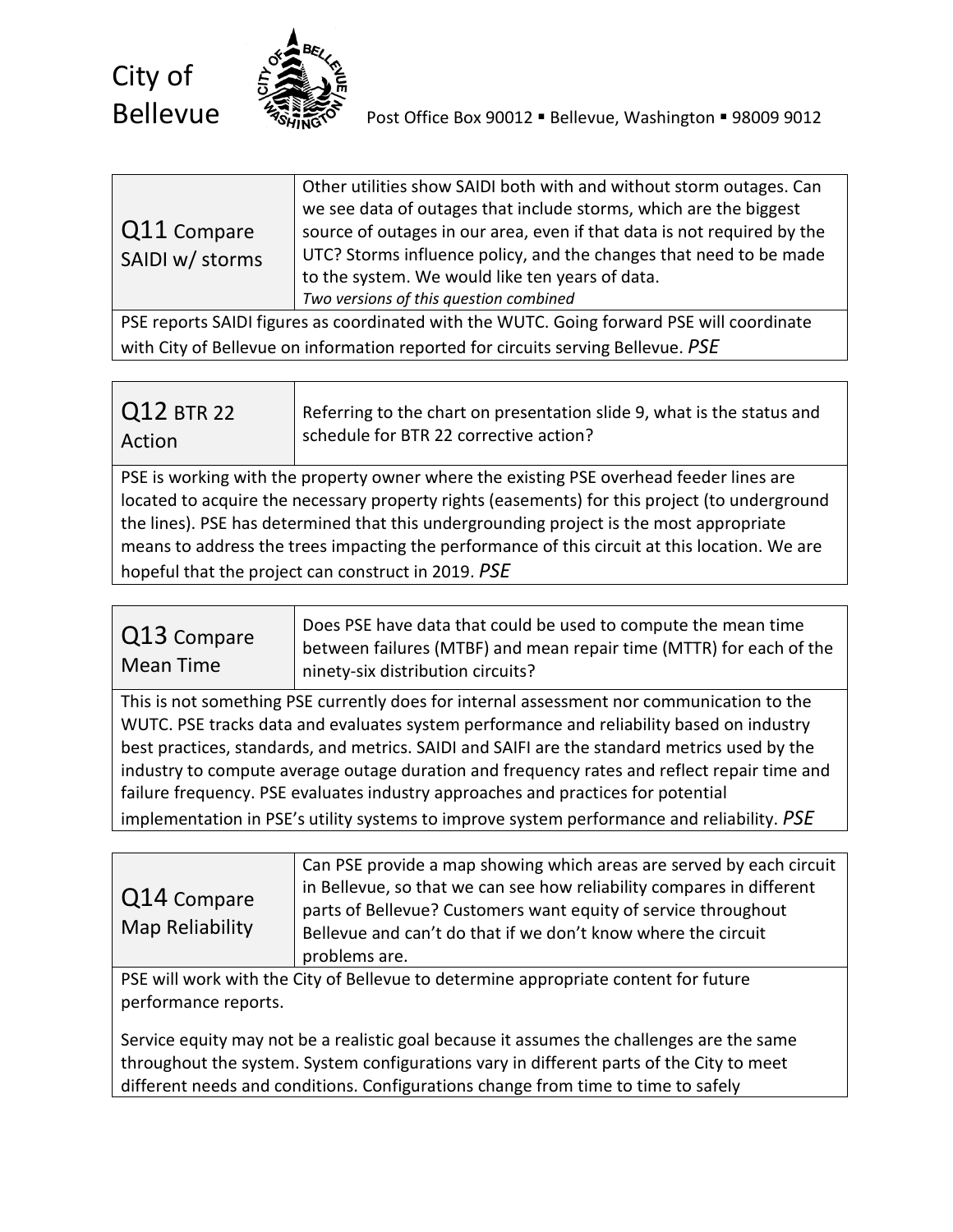

accommodate work on the system and change over time in response to changes in electrical loads and additions of new system infrastructure. PSE works to be responsive to localized concerns in the context of the system needs and challenges.

PSE can depict approximate geographic service areas by distribution circuit. PSE does not provide this information publicly for several reasons, including:

- 1) making such information publicly available could pose significant risk to the security and safe operation of our system;
- 2) system design, configuration and operation are primarily driven by electric load distribution, not geographic boundaries;
- 3) circuit configurations change such that representations of circuit service areas are just as likely to be misleading as helpful. *PSE*

| Q15 Reliability<br>Equity* | How does PSE provide reliability equity in circuits throughout<br>Bellevue?<br>*Reliability equity not an actual term and is thus not measurable in reporting<br>SAIDI or SAIFI metrics. COB |
|----------------------------|----------------------------------------------------------------------------------------------------------------------------------------------------------------------------------------------|
|                            |                                                                                                                                                                                              |

PSE is responsible for safe, reliable energy delivery to of all customers. PSE actions with respect to reliability are not driven by any intent to achieve any equity, but rather by recognition of performance issues and identification and implementation system changes expected to improve system performance. Reliability equity may not be a realistic goal because it assumes the challenges are the same throughout the system. PSE attempts to be responsive to localized concerns in the context of the system-wide needs, but we cannot assume that every area has the same needs and challenges. *PSE*

|       | $Q16$ Tree Canopy   What does PSE do to help comply with Bellevue's tree canopy goal of |
|-------|-----------------------------------------------------------------------------------------|
| Goals | forty percent?                                                                          |

Associated with our Bellevue Electric Franchise, PSE and the City signed an enhanced memorandum of understanding addressing how PSE will work with the City in performing necessary vegetation management in Bellevue. Generally, PSE will always have to manage vegetation including trees in proximity to overhead power lines. Trees are a major cause of power outages, so our crews manage trees to maintain safe, reliable power delivery to customers.

We perform necessary vegetation management in accordance with established best management principles. Furthermore, PSE is a Tree Line USA award recipient from the National Arbor Day Foundation – an honor we've proudly held for more than eighteen consecutive years.

For more information on our vegetation program and practices, visit [www.pse.com/pages/tree-trimming.](http://www.pse.com/pages/tree-trimming) *PSE*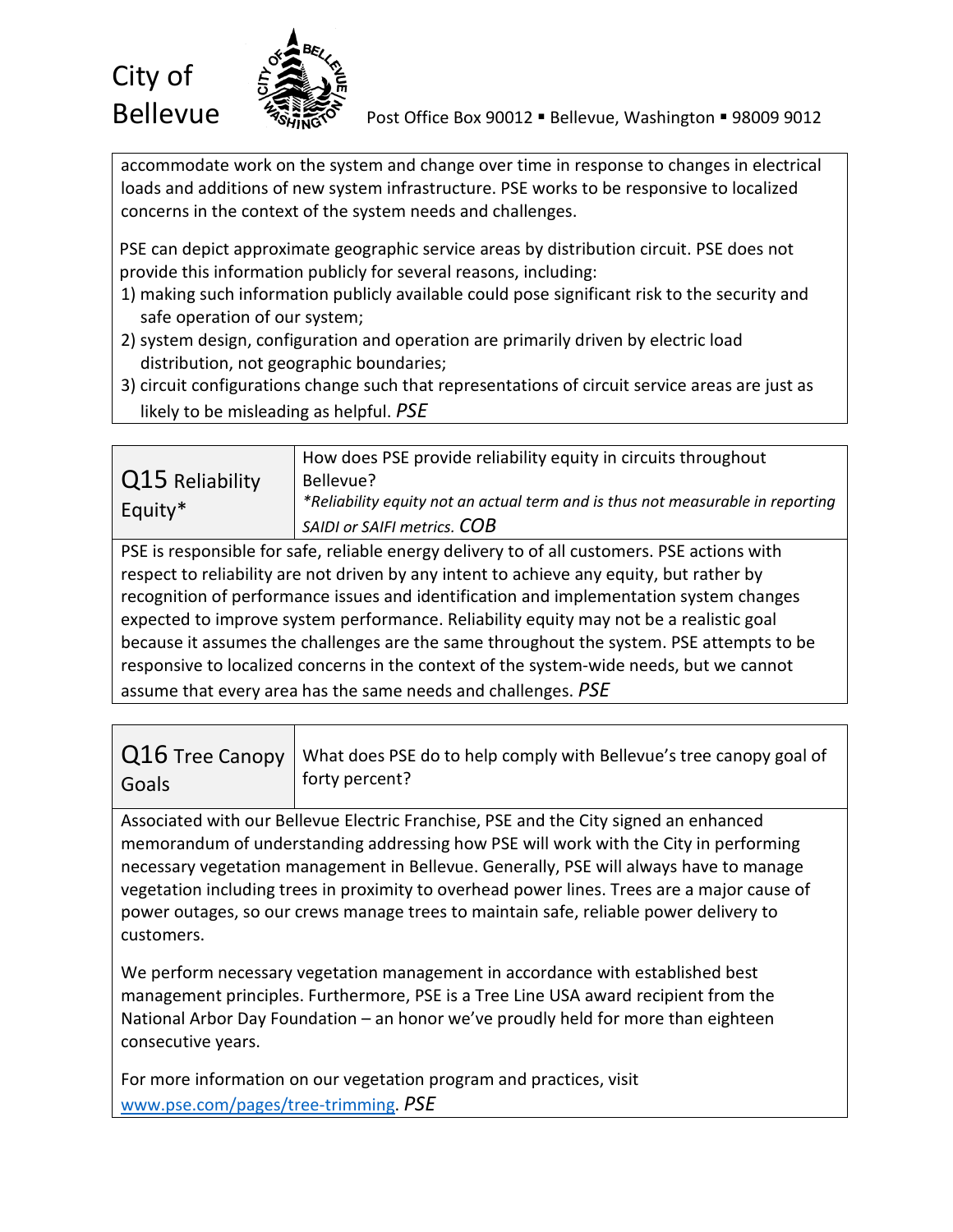

#### Q17 Listing Outage Events The listing of outage events is helpful, but not immediately available. Can PSE provide outage event reports within a week or two of the event on your website?

This is not a common practice for utilities. We have committed to annual outage reporting which is consistent with how we report to the WUTC.

Customers can sign up for outage alerts via their *myPSE* account. Customers can get an email or text to let them know if their power is out, their estimated restoration time, and when their power has been restored. If possible, we include the cause or reason for the outage.

We may be able to deliver our annual report to Bellevue earlier in the year once we have completed our work to report to the WUTC. *PSE*

| Q18 DA Cost | What is the range of cost for a Distribution Automation (DA) solution |
|-------------|-----------------------------------------------------------------------|
| Solution    | $\vert$ for a circuit?                                                |

Distribution Automation implementation costs can vary greatly based on the number of circuits involved, existing equipment, new and replacement equipment, changes at substations, communications need between equipment, and similar factors. Not including costs to implement the DA software platform in PSE's control systems, simple DA implementation projects have come in as low as \$200,000 while more complex projects can cost over a million dollars. Costs for several projects have been in the neighborhood of \$500,000 or more. We anticipate that costs for future projects will vary significantly depending on the complexity of particular project solutions. *PSE*

| Q19 Costs of<br>Undergrounding | We have been asking for an underground conversion on Newport<br>Way. Falling trees are causing long outages in this area. We are told<br>that a Washington co-op utility can do this for approximately<br>\$200/foot. PSE's cost is five times higher. Can you explain why are PSE<br>costs so high? |
|--------------------------------|------------------------------------------------------------------------------------------------------------------------------------------------------------------------------------------------------------------------------------------------------------------------------------------------------|
|--------------------------------|------------------------------------------------------------------------------------------------------------------------------------------------------------------------------------------------------------------------------------------------------------------------------------------------------|

While we can't comment on what costs may be for other utilities, we can provide rough order of magnitude cost ranges for distribution system underground conversion projects in PSE's system. Under existing tariff rate schedules governing underground conversions (Schedules 73 and 74) the party requesting undergrounding is responsible for performing and paying for project surface removal, trenching, excavation, backfill, surveying and surface restoration.

Generally, there are three levels of overhead distribution system involved in conversions:

- 1) single phase distribution \$150 to \$200 per system lineal foot
- 2) three phase distribution \$300 to \$400 per system lineal foot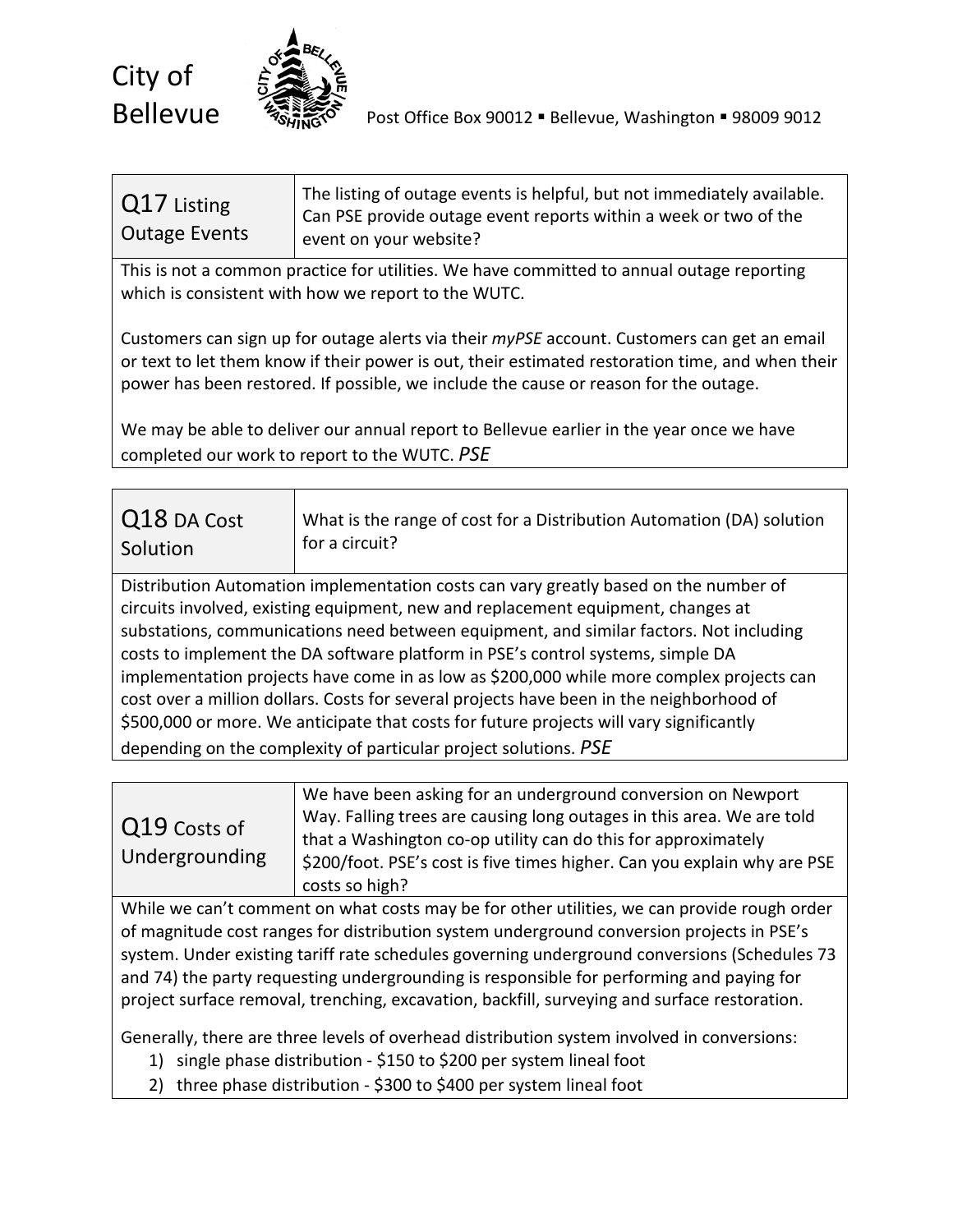

**Bellevue** *Post Office Box 90012* Bellevue, Washington **- 98009 9012** 

- 3) distribution feeder \$1,000 to \$1,200 per system lineal foot (requires construction of interconnected parallel underground feeder and local distribution systems)
	- *Cost ranges listed here exclude costs for above project elements, and include project design, engineering, materials, and labor to install PSE underground facilities and remove PSE overhead distribution facilities, assuming typical construction location and configuration.*

A second cost not reflected above is the cost for work to replace overhead service lines to homes and businesses with underground service lines as required by state law. Costs for such replacement service lines can be considerable, often many thousands and tens of thousands of dollars for all work necessary to make ready for and installation of underground service lines. By tariff all such costs are the responsibility of the customer. *PSE*

| Q20                                                                                    | Did PSE do any underground conversions in 2017 in Bellevue? Where?     |
|----------------------------------------------------------------------------------------|------------------------------------------------------------------------|
| Underground                                                                            | When was the last underground conversion done and what did it<br>cost? |
| conversions done                                                                       |                                                                        |
| PSE completed three significant underground conversions project in Bellevue 2017-2018: |                                                                        |

- Schedule 74 UGC along Bellevue Way SE, SE 30<sup>th</sup> Street to 112<sup>th</sup> Avenue SE (\$1,048,000\*)
- Schedule 74 UGC along Lake Washington Boulevard vicinity 99th Avenue NE associated with the Bellevue Meydenbauer Park project (\$224,000\*)
- Schedule 73 UGC along 120<sup>th</sup> Avenue NE north from NE 12<sup>th</sup> Street (\$327,000\*); utilized existing empty conduits and vaults installed with Bellevue's 120<sup>th</sup> Avenue NE Phase 2 roadway project.

*\*Project PSE cost component in rounded figures not including project permitting, excavation, trenching, backfill, restoration and surveying. PSE*

| Q21 Somerset<br>circuit reliability                                                                                                                                                                                                                                                                                                                                                       | What is being planned to improve reliability issues for Somerset<br>circuits (which have the some of the longest outages in the city?) |
|-------------------------------------------------------------------------------------------------------------------------------------------------------------------------------------------------------------------------------------------------------------------------------------------------------------------------------------------------------------------------------------------|----------------------------------------------------------------------------------------------------------------------------------------|
| A transmission system SCADA with Automation project was recently complete to improve<br>response time to outage events along the Lakeside-Shuffleton transmission line which is<br>expected to reduce duration for some events affecting the transmission line tap feeding<br>Somerset Substation (which feeds distribution circuits serving a majority of the Somerset<br>neighborhood.) |                                                                                                                                        |
|                                                                                                                                                                                                                                                                                                                                                                                           |                                                                                                                                        |

A Distribution Automation (DA) project has been developed for two distribution circuits serving the Somerset neighborhood to provide DA capability between three distribution circuits; design planned to 2019; construction planned for completion in 2020. *PSE*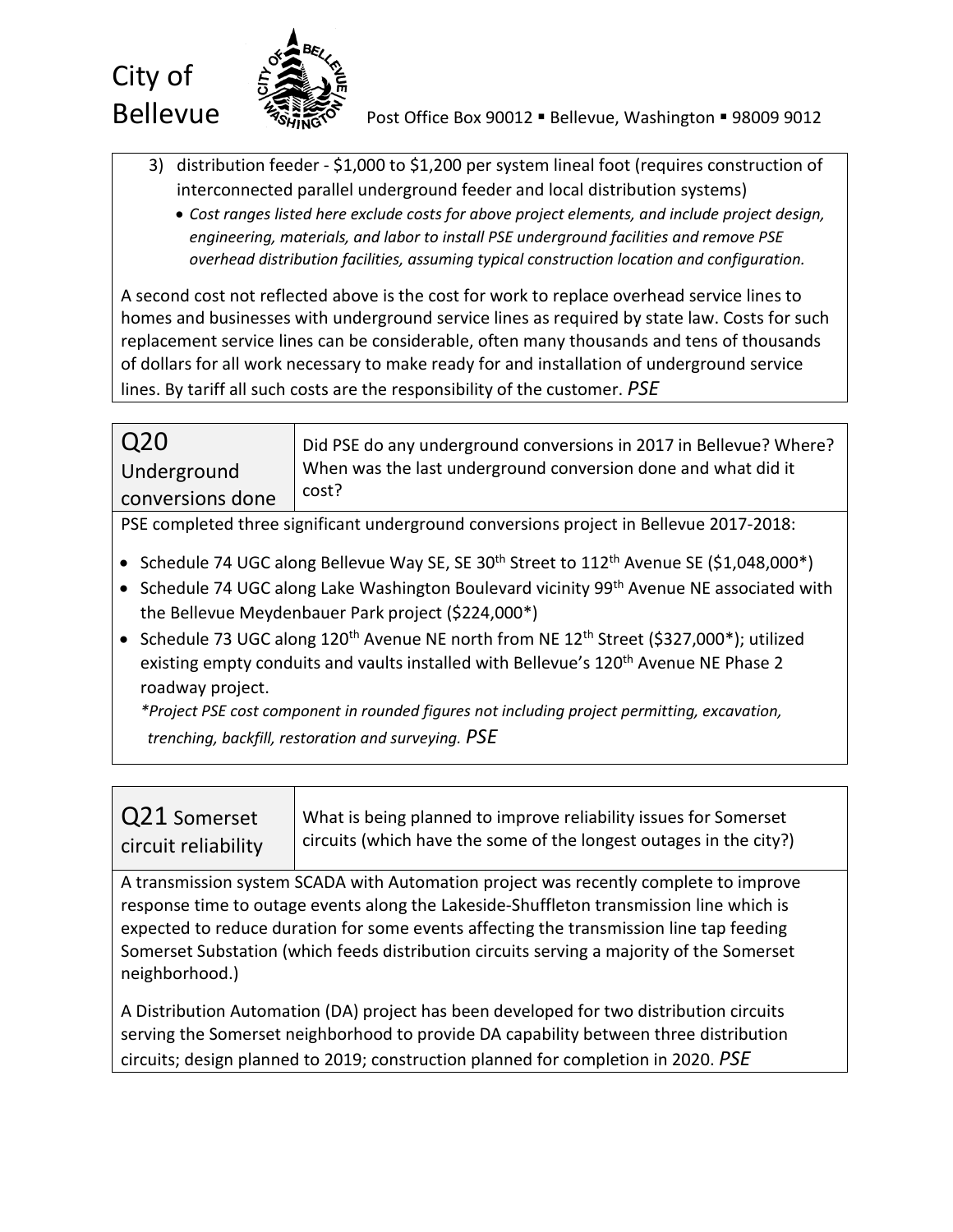

**Bellevue**  $\frac{1}{2}$   $\frac{1}{2}$  Post Office Box 90012 **Bellevue, Washington = 98009 9012** 

| Q22 Lake Hills | Would distribution automation improve reliability and reduce outage |
|----------------|---------------------------------------------------------------------|
| reliability    | duration for customers in the Lake Hills area?                      |

To be most effective, Distributed Automation requires a robust and redundant transmission system to keep power flowing to distribution substations. In the Lake Hills area, PSE's Lake Hills-Phantom Lake project will provide a backup transmission line to the Lake Hills, College and Phantom Lake substations and improve overall system reliability.

Distribution Automation can minimize the number of customers impacted by a power outage and shorten the outage duration for those affected – but it cannot prevent outages from happening and it cannot reliably substitute for a lack of redundant power supply to multiple substations serving the same area. *PSE*

| The electrical reliability workshop was initiated as part of the<br>Exponent [sic-refers to 2011 Electrical Reliability] Study several years<br>Q23 Exponent<br>ago. These workshops have been useful but have changed little. What<br>Suggestions<br>five improvements would Exponent recommend? What five<br>community suggestions would Exponent support? |  |
|--------------------------------------------------------------------------------------------------------------------------------------------------------------------------------------------------------------------------------------------------------------------------------------------------------------------------------------------------------------|--|
|--------------------------------------------------------------------------------------------------------------------------------------------------------------------------------------------------------------------------------------------------------------------------------------------------------------------------------------------------------------|--|

Exponent's analysis role does not include responsibility for such recommendations or improvements. They are tasked, again with reference to the 2011 Electrical Reliability Study, with analyzing the validity of PSE performance, problems, and identified solutions. *COB*

| Q24 Circuits and<br><b>Substations</b> | Why does Slide #4 indicate that there are 96 distribution circuits and<br>23 substations, but the 2017 Bellevue Reliability Report (pp. 2 and 3)<br>indicate that there are 67 circuits and 21 circuit "areas?" |
|----------------------------------------|-----------------------------------------------------------------------------------------------------------------------------------------------------------------------------------------------------------------|
|----------------------------------------|-----------------------------------------------------------------------------------------------------------------------------------------------------------------------------------------------------------------|

The 96 and 23 figures refer to total circuits and substations. The 67 and 21 figures are subsets. During the 2013-2017 five-year period 67 circuits serving customers in Bellevue performed below system wide performance in one or more years. The 21 total for 2013 refers to the total of circuits that performed below system wide performance in any of the year-measurement categories. *PSE*